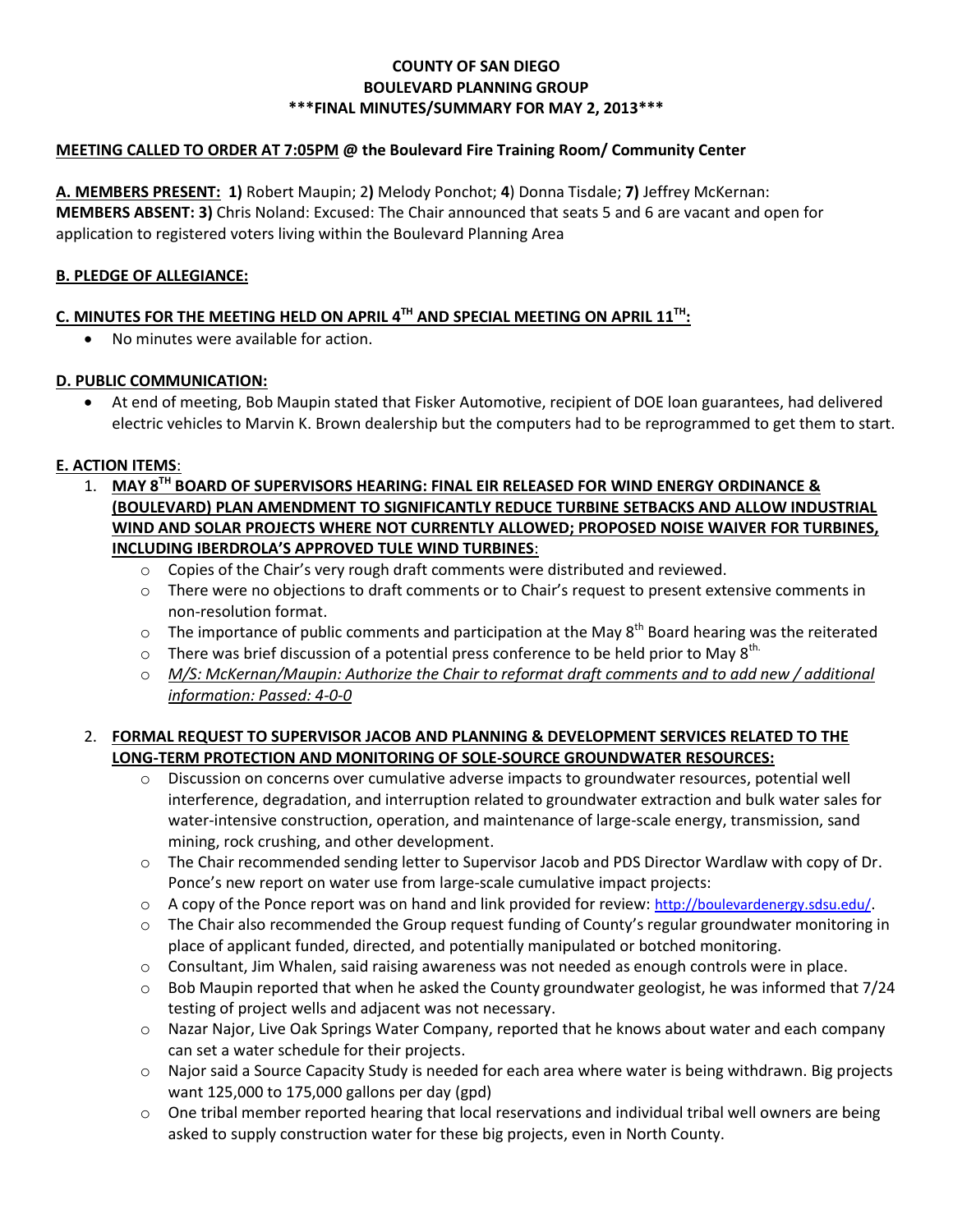- o Najor said SDG&E wants 120,000 gpd for ECO Substation /Boulevard Substation construction and can use water from Live Oak Springs, Jacumba Community Services District, and local Indian Reservations, spreading out over time: 40,000 gpd Jacumba; 24,000 Indian Reservation wells; rest (56,000 gpd) from Live Oak Springs Water Company.
- o *It was agreed to defer action and table this issue for now.*

## 3. **PROGRAMMATIC EIR FOR 4 SOITEC SOLAR PROJECTS: 168.5 MW OF CONCENTRATING PV SOLAR (7,290 tracking CPV modules @1,200 sq ft each) TOTALING 1,473 ACRES: REVISED DOCUMENTS:**

- $\circ$  The Chair reported receipt of Soitec Solar project replacement maps and documents, dated April 2013, that included the December 2012 Will Serve / Water Availability letter from Live Oak Springs Water Company (LOSWC)—despite the CPUC Division of Water Audit's March suspension of unauthorized bulk water sales and the Administrative Law Judge's pending LOSWC receivership and ownership decision.
- o Chair reported that revised project maps show Tierra Del Sol Solar gen-tie ROW easements through one property owner's parcel who reported never signing any ROW agreements. County staff was notified by the Chair and the property owner. Property owner also contacted applicant.
- $\circ$  Ribbonwood Road resident, Linda Shannon, repeated concerns with impacts to her well and others and asked Whalen why Rugged Solar project does not have to comply with the Groundwater Ordinance.
- $\circ$  Whalen responded that Rough Acres has its own non-community; non-transient water district and they have already conducted tests showing lots of water in Rough Acres wells with no drawdown in wells 30 feet away after 72 hour pumping tests.
- o Whalen could not explain the crossed out Assessor Parcel Numbers in the revised documents for Soitec's Rugged Solar, other than he knew that some parcel changes were being made.

# 4. **ROUGH ACRES RANCH CAMPGROUND/CONFERENCE CENTER/ROCKCRUSHING: MUP #11-002; 3300-12- 020(P12-020),3300-12-021(P-12-021); REVISED DOCUMENTS RECEIVED:**

- $\circ$  Consultant Jim Whalen stated the draft MUP is with the County now
- $\circ$  In response to water questions, Whalen repeated that there is lots of water in their wells but he did not have an answer to how much water was required to support the 20,000 chickens noted in their project description.

# 5. **LIVE OAK SPRINGS BULK WATER SALES; SOURCE CAPACITY ASSESSMENT; CPUC INVESTIGATION PROCEEDING # I.12-08-004 &; PROPOSED RATE INCREASE:**

- $\circ$  The LOSWC Will Serve / Water Availability letter for Soitec and Tule Wind projects was noted again along with the CPUC suspension of unauthorized bulk water sales and ALJ's pending Live Oak Springs Water Company receivership and ownership decision.
- o The Water Availability letter erroneously states the Soitec projects are "IN THE DISTRICT".
- o Nazar Najor, LOSWC, was present and provided handouts that he read from.
- $\circ$  He also reported winning a court case challenging the \$10,000 fine previously issued by the 'self-serving' County and reported having filed a federal suit against 12-15 County representatives.
- $\circ$  Najor objected to comments on the CPUC's suspension of bulk water sales and remarked that the County and CPUC were in political conspiracy against him and LOSWC, and alleged that Donna Tisdale and Supervisor Jacob had abandoned customers and blocked previous rate increases.
- o Najor stated the need to sell bulk water to avoid a 47% rate increase to LOSWC customers.
- o Najor said he wants to apply for one of the vacant seats on the Planning Group and that he would go to these companies to ensure they do projects correctly. He said Boulevard needs a community center, a YMCA or some combination.
- o Remarks were made reminding Najor it would be a conflict-of-interest to vote on projects that he had financial dealings, or other agreements, with.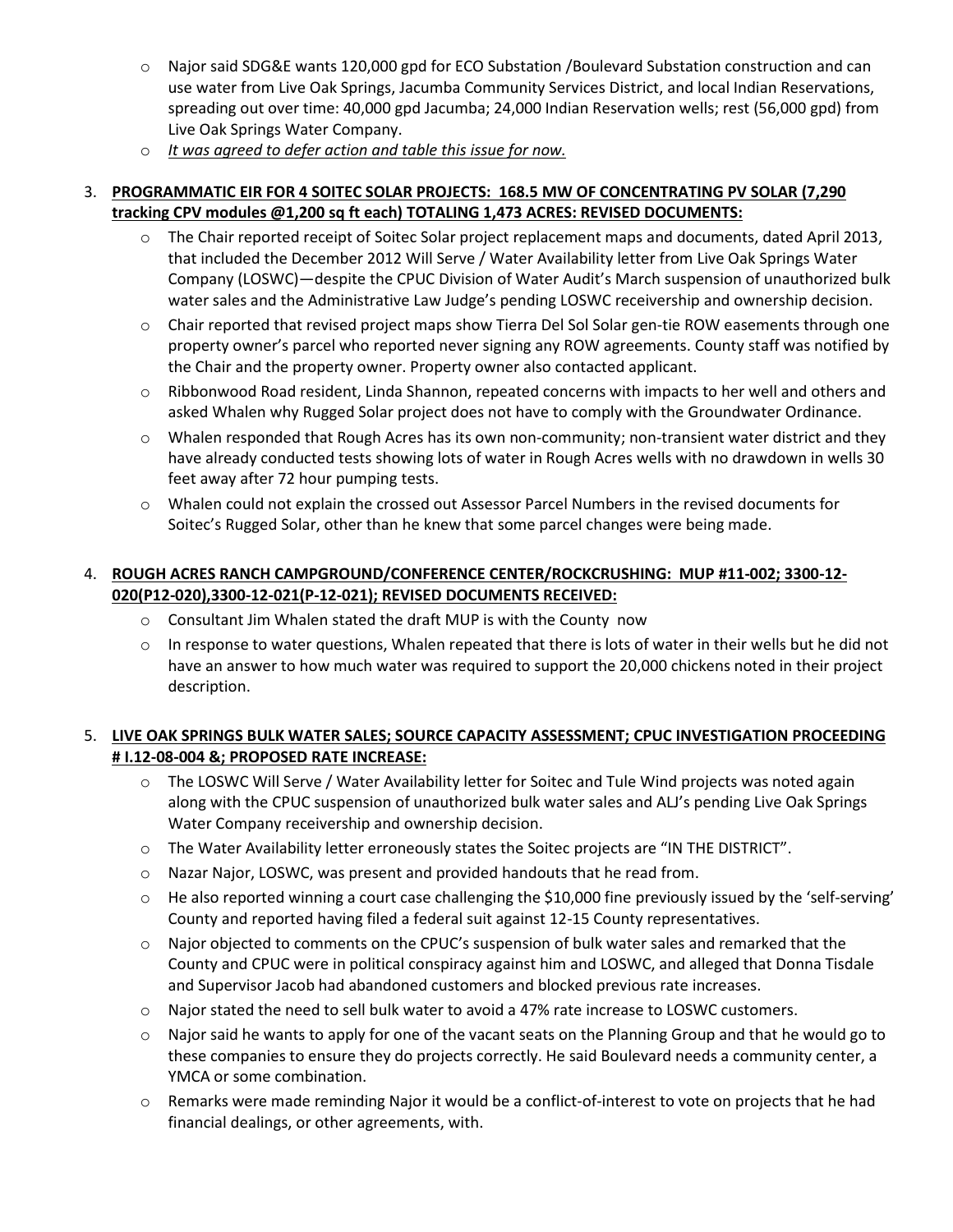- o Najor stated that LOSWC is paying for a \$22,000 Source Capacity Study (SCS) and the Draft SCS confirms that his previous bulk sales up to 150,000 gpd do not pose any problems. He denied that bulk sale customers were paying for the SCS, but did admit that SDG&E had paid for a previous study in 1993.
- $\circ$  The Chair noted that any 1993 study would show high levels due to the multi-wet-year El Nino events in that era and pointed to numerous in-hand documents that she had secured from the County and CPUC DWA, some through Public Records Act Requests, that used strong language regarding Mr. Najor's behavior and contradicted most of Mr. Najor's claims including well records, gallons per minute, pump tests, and adverse impacts to adjacent private and tribal wells.
- $\circ$  Najor said Planning Group decisions should wait until after his court hearing in May, and asked for the rate increase to be placed on next month's agenda.
- o Numerous Live Oak Springs residents were in attendance and challenged Najor's claims and statements.
- o One resident strongly objected to Najor's claims saying basic services and necessary maintenance should be done before any so-called YMCA's or community centers were pursued by Najor.
- o The resident reported ongoing problems and neglect, stating that a large 3-foot deep hole had been in front of his home for an extended period and that it was not cordoned off and was unsafe for his kids and the public in general. He further complained of "blight" and repeated "patch jobs" in place of real maintenance and expressed concern with impacts on property values.
- $\circ$  Chair reported confirming with CPUC, earlier in the day, that the ALJ is expected to be issuing a proposed decision and/or recommendation for fines in May.

# **F. GROUP BUSINESS**: Announcements; correspondence; discussion items; project updates

- 6. Border Patrol:
	- o BP Agent Jason Bush gave an update on local issues and approvals for new I-8 Checkpoint construction, noting that the Old Hwy 80 Checkpoint upgrade is on hold due to a lack of funding.
	- o Apprehensions are going back up.
	- $\circ$  He expressed his willing to work with property owners, including walking their properties with them.
	- o Agent Bush deferred to Agent Marzec on old question of Live Oak Springs Water Company bulk sales for construction of new Boulevard Border Patrol station.
	- o Agent Marzec stated the water purchases were vetted by Customs and Border Protection legal division.
	- $\circ$  Chair commented that the Inspector General had dismissed water concerns as a dispute between the County and LOSWC, noting that the CPUC Division of Water Audits suspension of bulk sales confirmed those 2011 water sales were indeed unauthorized.
	- o Agent Marzec also reported that the owner of the land where the old BP station was located had successfully negotiated to keep all the old stuff there, but some had already been auctioned off.
- 7. Revitalization:
	- o Tammy Daubach reported that Cherry Diefenbach is working on a book about local history and is looking for information.
- 8. Fire Safe Council:
	- o New Boulevard Fire Department / joint Sheriff Department station now has a 2014 start date
	- o Fire Safe raffle (\$550 value) tickets are on sale to help fund Fire Safe Council
	- $\circ$  HazMat collection event May 4<sup>th</sup> at Pine Valley Park
	- $\circ$  Fire Safe Booth at May 18<sup>th</sup> Roundup event in Campo
	- $\circ$  Next meeting May 18<sup>th</sup> at Campo Fire Dept on Sheridan Road

# 9. **SOL ORCHARD BOULEVARD SOLAR MAJOR USE PERMIT APPLICATION (P12-025) FOR 108 ACRES SOUTH OF**

- **OLD 80 AND EAST OF TULE JIM ROAD:**
	- o No new information available

## 10. **INVENERGY'S 160-250MW SHU'LUUK WIND & SOLAR DEIS:**

 $\circ$  A copy of the USEPA's Draft EIS comments was provided in agenda package.